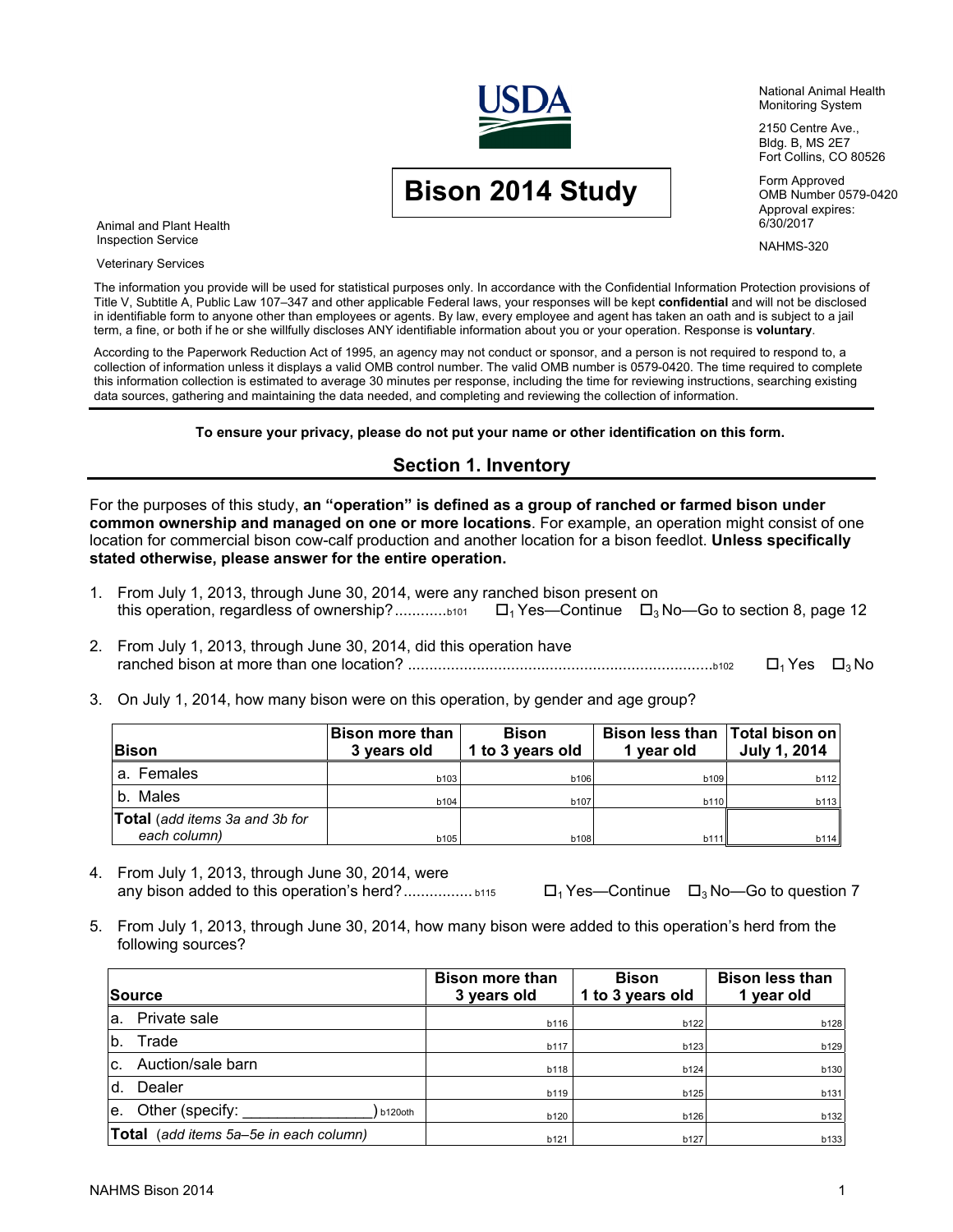- 6. From July 1, 2013, through June 30, 2014, did this operation **import** any live bison from another country? 1 Yes—Write in country(ies) \_\_\_\_\_\_\_\_\_\_\_\_\_\_\_\_\_\_\_\_\_\_\_\_\_\_\_ b134/ b135  $\Box$ 3 No
- 7. From July 1, 2013, through June 30, 2014, did any live bison permanently leave this operation's herd? *[Include bison slaughtered on ranch.]* .............................. b136 **1**  $\Box$ <sub>1</sub> Yes—Continue  $\Box$ <sub>3</sub> No—Go to question 11
- 8. From July 1, 2013, through June 30, 2014, how many live bison permanently left the operation or were removed from the operation (including culls) by the following methods?

|                                            | <b>Bison more than</b> | <b>Bison</b>     | <b>Bison less than</b> |
|--------------------------------------------|------------------------|------------------|------------------------|
| Method of removal                          | 3 years old            | 1 to 3 years old | 1 year old             |
| a. Slaughtered on ranch                    | <b>b137</b>            | b149             | b161                   |
| b. Direct to off-site slaughter/packer     | <b>b138</b>            | b150             | b162                   |
| c. Direct to feedlot                       | b139                   | b151             | b163                   |
| d. Sold at auction/sale barn               | b140                   | b152             | b164                   |
| e. Sold to dealers                         | b141                   | b153             | b165                   |
| f. Private sale—for breeding stock         | b142                   | b154             | <b>b166</b>            |
| g. Private sale-onsite hunting             | b143                   | b155             | b167                   |
| h. Private sale-for meat or other products | b144                   | <b>b156</b>      | b168                   |
| Traded or given away<br>Τ.                 | b145                   | b157             | <b>b169</b>            |
| Lost or stolen                             | <b>b146</b>            | <b>b158</b>      | <b>b170</b>            |
| k. Other (specify:<br>b147oth              | b147                   | <b>b159</b>      | b171                   |
| Total (add items 8a-8k for each column)    | <b>b148</b>            | <b>b160</b>      | b172                   |

9. From July 1, 2013, through June 30, 2014, did this operation **export** any live bison or bison products to another country?  $\Box_1$  Yes—Write in country(ies) \_\_\_\_\_\_\_\_\_\_\_\_\_\_\_\_\_\_\_\_\_\_\_\_\_\_\_\_  $\square$ 3 No

- 10. From July 1, 2013, through June 30, 2014, were mobile units used for slaughter of any bison on this operation? ............................................................. b175 1 Yes 3 No
- 11. From July 1, 2013, through June 30, 2014, did any of this operation's bison die (including by euthanasia) due to natural causes? .......  $b176$   $\Box_1$  Yes—Continue  $\Box_3$  No—Go to section 2
- 12. From July 1, 2013, through June 30, 2014, how many of this operation's bison died or were euthanized due to the following natural causes?

| <b>Cause of natural death or euthanasia</b>                | <b>Bison more than</b><br>3 years old | <b>Bison</b><br>1 to 3 years old | <b>Bison less than</b><br>1 year old |
|------------------------------------------------------------|---------------------------------------|----------------------------------|--------------------------------------|
| a. Disease, disorder, or other health problem              | <b>b177</b>                           | b185                             | b193                                 |
| b. Injury/trauma<br>(not related to predation or handling) | <b>b178</b>                           | <b>b186</b>                      | b194                                 |
| lc. Predation                                              | b179                                  | b187                             | b195                                 |
| d. Handling-related problem                                | <b>b180</b>                           | <b>b188</b>                      | <b>b196</b>                          |
| e. Weather-related problem<br>(e.g., lightning, flood)     | b181                                  | b189                             | b197                                 |
| f.<br>Other (specify:<br>b182oth                           | b182                                  | b190                             | b198                                 |
| Unknown<br>g.                                              | <b>b183</b>                           | b191                             | b199                                 |
| <b>Total</b> (add items 12a–12g for each column)           | b184                                  | b192                             | <b>b200</b>                          |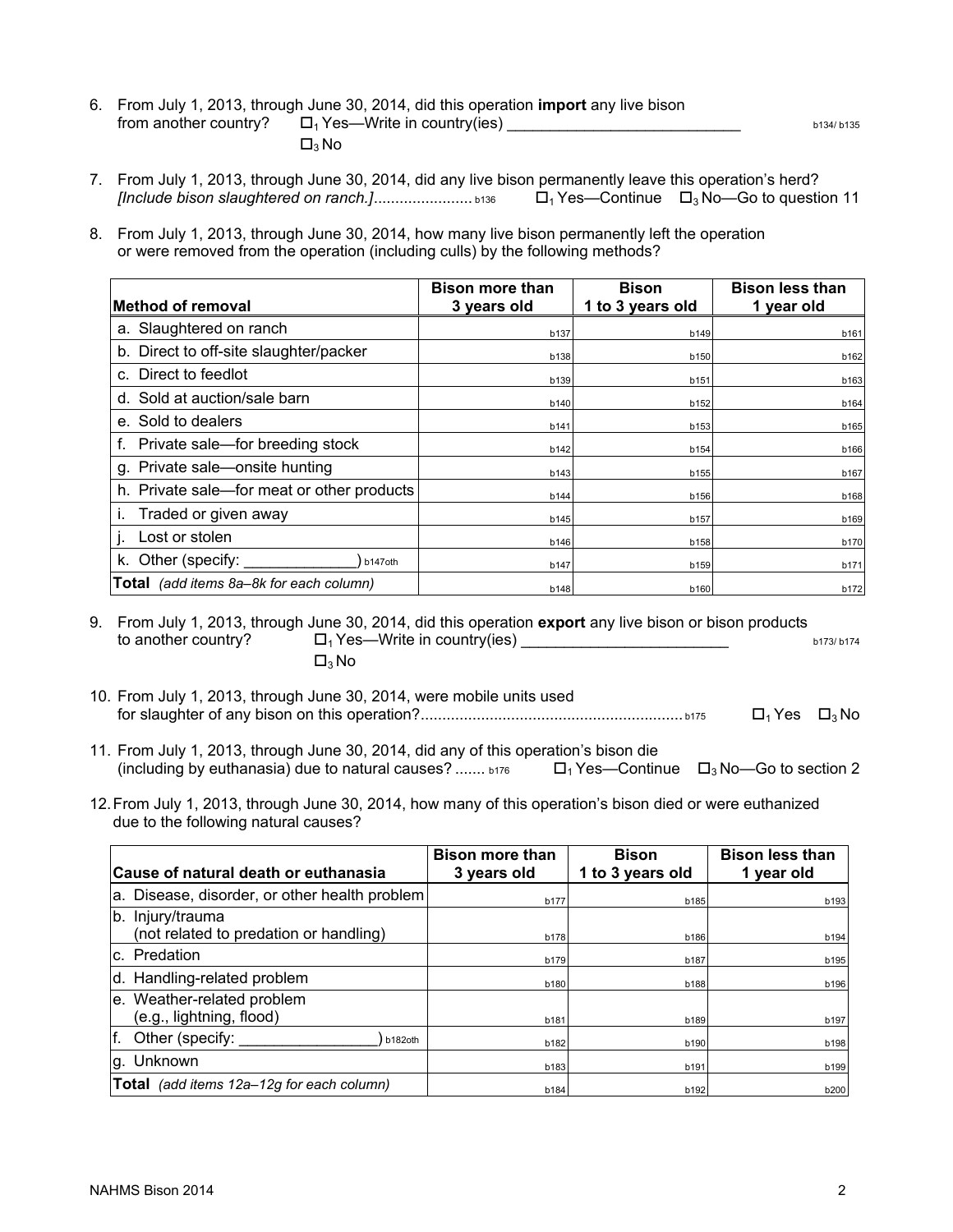| 1. |    | From July 1, 2013, through June 30, 2014, were bison kept on this operation<br>for the following reasons?                                               |                   |                |
|----|----|---------------------------------------------------------------------------------------------------------------------------------------------------------|-------------------|----------------|
|    | а. | Bison cow-calf production (offspring intended for meat production)                                                                                      | $\Box_1$ Yes      | $\square_3$ No |
|    | b. | Seedstock production (offspring intended for breeding purposes) 202                                                                                     | $\Box_1$ Yes      | $\square_3$ No |
|    | c. |                                                                                                                                                         | $\Box_1$ Yes      | $\square_3$ No |
|    | d. |                                                                                                                                                         | $\Box_1$ Yes      | $\square_3$ No |
|    | е. |                                                                                                                                                         | $\Box_1$ Yes      | $\square_3$ No |
|    | f. | Preparation/sale of byproducts (e.g., hides, skulls, horns, hair)  b206                                                                                 | $\Box_1$ Yes      | $\square_3$ No |
|    | g. |                                                                                                                                                         | $\Box_1$ Yes      | $\square_3$ No |
|    | h. |                                                                                                                                                         | $\Box_1$ Yes      | $\square_3$ No |
|    | i. |                                                                                                                                                         | $\Box_1$ Yes      | $\square_3$ No |
|    | j. |                                                                                                                                                         | $\Box_1$ Yes      | $\square_3$ No |
| 2. |    | Which one reason in question 1 is the <b>primary</b> reason bison were kept                                                                             |                   | letter         |
|    |    |                                                                                                                                                         |                   |                |
| 3. |    |                                                                                                                                                         |                   | years          |
| 4. |    | Which of the following best describes plans for the bison herd on<br>this operation over the next year? [Check one only.]                               |                   | b213           |
|    |    | $\Box_1$ Increase herd size                                                                                                                             |                   |                |
|    |    | $\Box_2$ Maintain same herd size                                                                                                                        |                   |                |
|    |    | $\square$ <sub>3</sub> Decrease herd size                                                                                                               |                   |                |
|    |    | $\Box_4$ Get out of the business                                                                                                                        |                   |                |
|    |    |                                                                                                                                                         |                   |                |
| 5. |    | From July 1, 2013, through June 30, 2014, were any of this operation's bison on range/pasture?                                                          |                   |                |
|    |    | $\Box_1$ Yes—How many months were they on pasture during that time frame? b214/ b215                                                                    | months            |                |
|    |    | $\Box$ <sub>3</sub> No-Go to question 11                                                                                                                |                   |                |
| 6. |    | From July 1, 2013, through June 30, 2014, how many times did this operation                                                                             |                   | # times        |
|    |    | [If question 6 = zero, SKIP to question 8; otherwise, continue.]                                                                                        |                   |                |
|    |    | 7. For the most recent time this operation rounded up the majority of its pastured bison<br>as a group, were they rounded up for the following reasons? |                   |                |
|    | a. |                                                                                                                                                         | $\Box_1$ Yes      | $\square_3$ No |
|    | b. |                                                                                                                                                         | $\Box_1$ Yes      | $\square_3$ No |
|    | c. |                                                                                                                                                         | $\Box_1$ Yes      | $\square_3$ No |
|    | d. |                                                                                                                                                         | $\Box_1$ Yes      | $\square_3$ No |
|    | е. |                                                                                                                                                         | $\Box_1$ Yes      | $\square_3$ No |
|    | f. | Other veterinary need (e.g., physical exam, treatment for illness) b222                                                                                 | $\Box_1$ Yes      | $\square_3$ No |
|    | g. |                                                                                                                                                         | $\Box_1$ Yes      | $\square_3$ No |
|    | h. |                                                                                                                                                         | $\Box_1$ Yes      | $\square_3$ No |
|    | Ť  | Other (specify                                                                                                                                          | $\Box_1$ Yes      | $\square_3$ No |
| 8. |    | From July 1, 2013, through June 30, 2014, what was the average                                                                                          |                   |                |
|    |    |                                                                                                                                                         | acres/animal unit |                |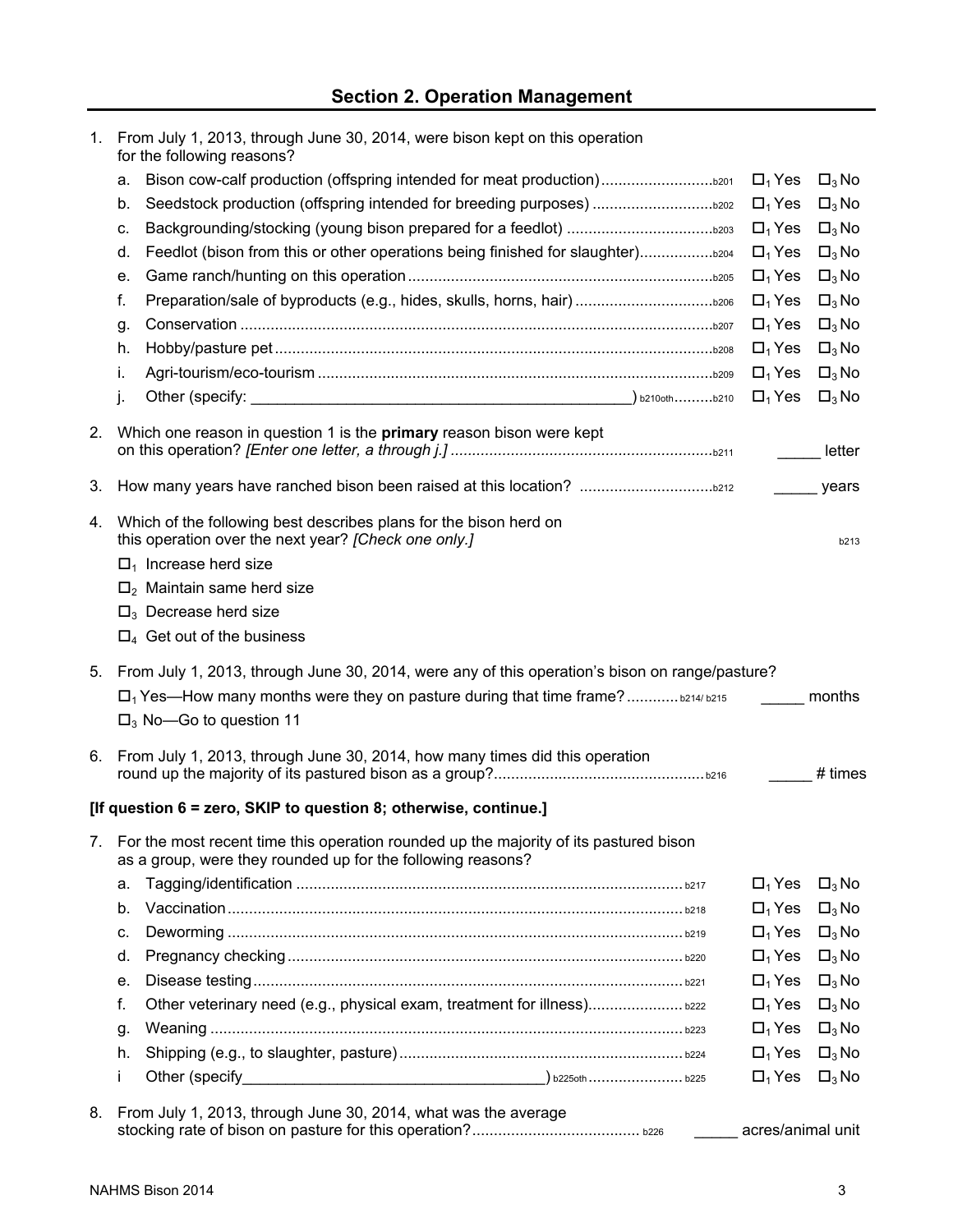| 9. |    | What is this operation's primary grazing system? [Check one only.]                                                                                |         |              | b227           |
|----|----|---------------------------------------------------------------------------------------------------------------------------------------------------|---------|--------------|----------------|
|    |    | $\Box_1$ Rotational                                                                                                                               |         |              |                |
|    |    | $\Box_2$ Continuous                                                                                                                               |         |              |                |
|    |    |                                                                                                                                                   | b227oth |              |                |
|    |    | 10. From July 1, 2013, through June 30, 2014, were this operation's bison ever<br>provided the following while on range/pasture?                  |         |              |                |
|    |    |                                                                                                                                                   |         | $\Box_1$ Yes | $\square_3$ No |
|    | b. |                                                                                                                                                   |         | $\Box_1$ Yes | $\square_3$ No |
|    | C. |                                                                                                                                                   |         | $\Box_1$ Yes | $\square_3$ No |
|    | d. |                                                                                                                                                   |         | $\Box_1$ Yes | $\square_3$ No |
|    |    | 11. Does this operation use the following production practices for its bison?                                                                     |         |              |                |
|    | а. |                                                                                                                                                   |         | $\Box_1$ Yes | $\square_3$ No |
|    | b. | Grass-fed (bison raised to meet USDA or AGA grass-fed criteria) b233                                                                              |         | $\Box_1$ Yes | $\square_3$ No |
|    | c. |                                                                                                                                                   |         | $\Box_1$ Yes | $\square_3$ No |
|    | d. |                                                                                                                                                   |         | $\Box_1$ Yes | $\square_3$ No |
|    |    | 12. From July 1, 2013, though June 30, 2014, were the following records                                                                           |         |              |                |
|    |    | maintained (electronic or handwritten) for this operation?                                                                                        |         |              |                |
|    |    |                                                                                                                                                   |         | $\Box_1$ Yes | $\square_3$ No |
|    | b. |                                                                                                                                                   |         | $\Box_1$ Yes | $\square_3$ No |
|    | C. |                                                                                                                                                   |         | $\Box_1$ Yes | $\square_3$ No |
|    | d. |                                                                                                                                                   |         | $\Box_1$ Yes | $\square_3$ No |
|    | е. |                                                                                                                                                   |         | $\Box_1$ Yes | $\square_3$ No |
|    |    | 13. What percentage of this operation's July 1, 2014, total bison inventory (page 1, question 3)                                                  |         |              | $\%$           |
|    |    | [If question 13 = zero, SKIP to question 15; otherwise, continue.]                                                                                |         |              |                |
|    |    | 14. From July 1, 2013, through June 30, 2014, what percentage of this operation's bison<br>were individually identified by the following methods? |         |              |                |
|    |    | a. Official ear tag (e.g., for brucellosis vaccination, national uniform eartagging system) b242                                                  |         |              | $-$ %          |
|    | b. |                                                                                                                                                   |         |              | $\frac{9}{6}$  |
|    | c. |                                                                                                                                                   |         |              | $\sim$ %       |
|    | d. |                                                                                                                                                   |         |              | $\frac{9}{6}$  |
|    | e. |                                                                                                                                                   |         |              | $\frac{9}{6}$  |
|    | f. |                                                                                                                                                   |         |              | $\%$           |
|    |    | 15. Does this operation have facilities for handling/restraining bison? b248                                                                      |         | $\Box_1$ Yes | $\square_3$ No |
|    |    | If "Yes," were these facilities designed specifically for bison? b249                                                                             |         | $\Box_1$ Yes | $\square_3$ No |
|    |    | 16. From July 1, 2013, through June 30, 2014, were the following fly-control methods<br>ever used on this bison operation?                        |         |              |                |
|    | a. | Diatomaceous earth (environmentally, topically, and/or orally)  b250                                                                              |         | $\Box_1$ Yes | $\square_3$ No |
|    | b. | Other environmental fly control (e.g., sprays, foggers, strips, zappers)  b251                                                                    |         | $\Box_1$ Yes | $\square_3$ No |
|    | c. |                                                                                                                                                   |         | $\Box_1$ Yes | $\square_3$ No |
|    | d. |                                                                                                                                                   |         | $\Box_1$ Yes | $\square_3$ No |
|    | е. |                                                                                                                                                   |         | $\Box_1$ Yes | $\square_3$ No |
|    | f. |                                                                                                                                                   |         | $\Box_1$ Yes | $\square_3$ No |
|    | g. | Other (specify:                                                                                                                                   |         | $\Box_1$ Yes | $\square_3$ No |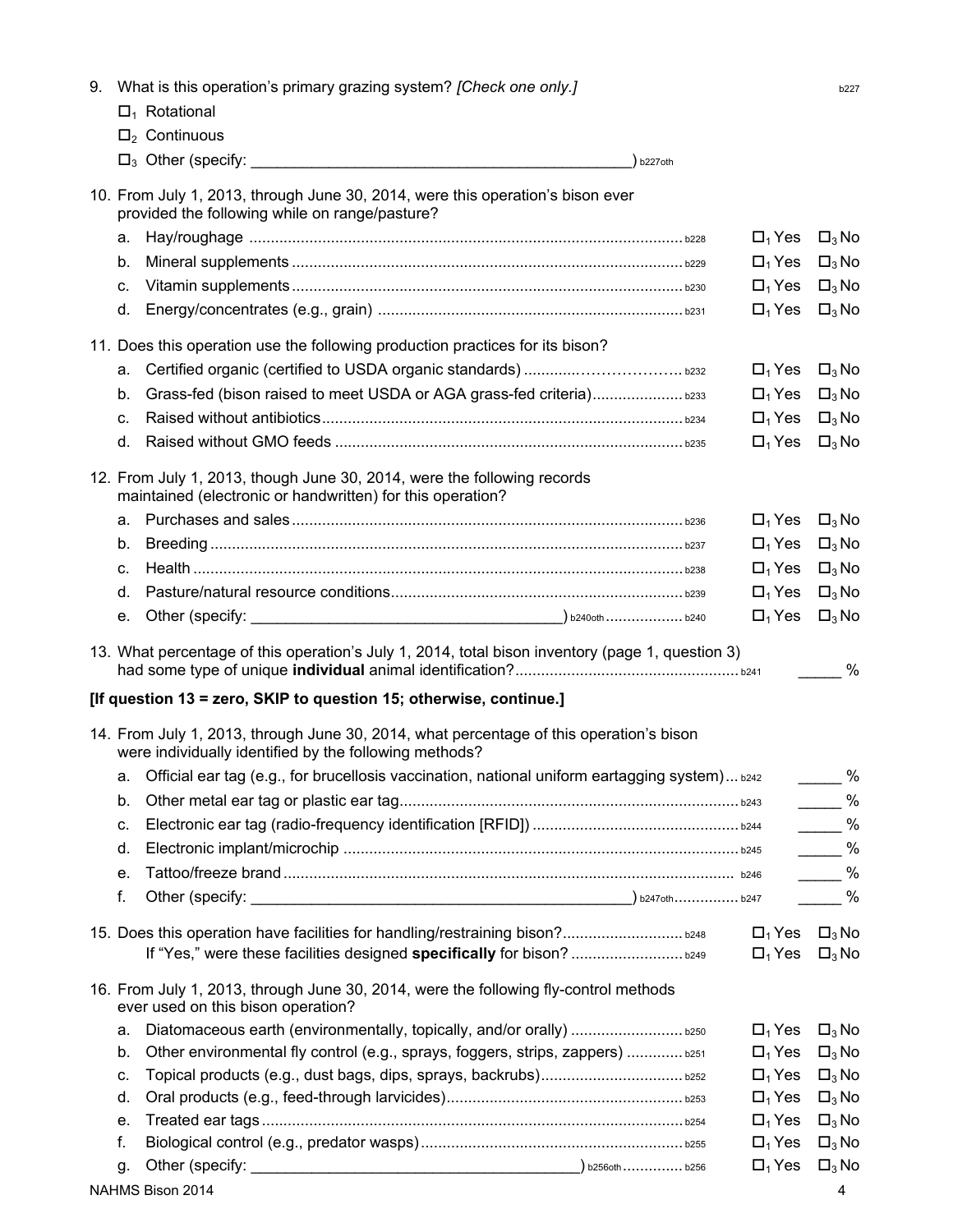1. From July 1, 2013, through June 30, 2014, were the following farmed animals ever present on this operation? If "Yes," could they have had physical contact with this operation's bison?

| lFarmed animal                             | On operation?                             | <b>Contact with bison?</b>     |           |
|--------------------------------------------|-------------------------------------------|--------------------------------|-----------|
| a. Cattle (beef or dairy)                  | $\Box_1$ Yes $\Box_3$ No                  | $\Box_1$ Yes $\Box_3$ No       | b301/b309 |
| b. Sheep or lambs                          | $\Box_1$ Yes $\Box_3$ No                  | $\Box_1$ Yes<br>$\square$ 3 No | b302/b310 |
| c. Goats                                   | $\Box_1$ Yes $\Box_3$ No                  | $\Box_1$ Yes $\Box_3$ No       | b303/b311 |
| d. Horses, donkeys, etc.                   | $\Box_1$ Yes $\Box_3$ No                  | $\Box_1$ Yes $\Box_3$ No       | b304/b312 |
| e. Swine                                   | $\Box_1$ Yes $\Box_3$ No                  | $\Box_1$ Yes $\Box_3$ No       | b305/b313 |
| f. Poultry                                 | $\Box_1$ Yes $\Box_3$ No                  | $\Box_1$ Yes $\Box_3$ No       | b306/b314 |
| g. Deer, elk, or other cervids             | $\Box_1$ Yes $\Box_3$ No                  | $\Box_1$ Yes $\Box_3$ No       | b307/b315 |
| h. Other (specify: ____<br>$\big)$ b308oth | $\Box_1$ Yes<br>$\square$ <sub>3</sub> No | $\Box_1$ Yes<br>$\square_3$ No | b308/b316 |

2. From July 1, 2013, through June 30, 2014, were any of the following types of animals belonging to nearby operations ever located within **1 mile** of this operation's bison? If "Yes," could they have had fence-line contact with this operation's bison?

| Neighboring animal        | Within 1 mile of<br>this operation's bison?                   | <b>Fence-line contact</b><br>with bison? |           |
|---------------------------|---------------------------------------------------------------|------------------------------------------|-----------|
| a. Ranched bison          | $\Box_1$ Yes $\Box_2$ Don't know<br>$\square$ <sub>3</sub> No | $\Box_1$ Yes $\Box_3$ No                 | b317/b321 |
| b. Cattle (beef or dairy) | $\Box_1$ Yes $\Box_2$ Don't know<br>$\square$ <sub>3</sub> No | $\Box_1$ Yes $\Box_3$ No                 | b318/b322 |
| c. Sheep or lambs         | $\Box_1$ Yes $\Box_2$ Don't know $\Box_3$ No                  | $\Box_1$ Yes $\Box_3$ No                 | b319/b323 |
| d. Farmed deer or elk     | $\Box_1$ Yes $\Box_2$ Don't know<br>$\square$ <sub>3</sub> No | $\Box_1$ Yes $\Box_3$ No                 | b320/b324 |

3. From July 1, 2013, through June 30, 2014, were the following **wild** animals ever seen inside this operation's perimeter fence or just outside the perimeter fence?

| Wild animal                      | Inside perimeter<br>fence?     | Just outside perimeter<br>fence? |           |
|----------------------------------|--------------------------------|----------------------------------|-----------|
| la. Bison                        | $\Box_1$ Yes $\Box_3$ No       | $\Box_1$ Yes $\Box_3$ No         | b325/b331 |
| b. Pronghorn (antelope)          | $\Box_1$ Yes $\Box_3$ No       | $\Box_1$ Yes $\Box_3$ No         | b326/b332 |
| c. Sheep (e.g., bighorn)         | $\Box_1$ Yes $\Box_3$ No       | $\Box_1$ Yes $\Box_3$ No         | b327/b333 |
| d. Deer, elk, or other cervids   | $\Box_1$ Yes $\Box_3$ No       | $\Box_1$ Yes $\Box_3$ No         | b328/b334 |
| le. Feral swine or wild boars    | $\Box_1$ Yes $\Box_3$ No       | $\Box_1$ Yes<br>$\square_3$ No   | b329/b335 |
| $ f.$ Other (specify:<br>b328oth | $\Box_1$ Yes<br>$\square_3$ No | $\square_3$ No<br>$\Box_1$ Yes   | b330/b336 |

- 4. From July 1, 2013, through June 30, 2014, were any new bison brought on to this operation (temporarily or permanently), or did any bison leave the operation and return (such as being<br>bred off-site, taken to a show, and returned, etc.)?  $_{b337}$   $\Box_1$  Yes—Continue  $\Box_3$  No—Go to question 11 bred off-site, taken to a show, and returned, etc.)?  $_{b337}$
- 5. From July 1, 2013, through June 30, 2014, were any male or female bison temporarily **brought in** from other herds for breeding purposes?

|                      | ⊟ <sub>1</sub> Yes | Π <sub>≏</sub> N∩. |
|----------------------|--------------------|--------------------|
| .     Female bison . | $\Box_1$ Yes       |                    |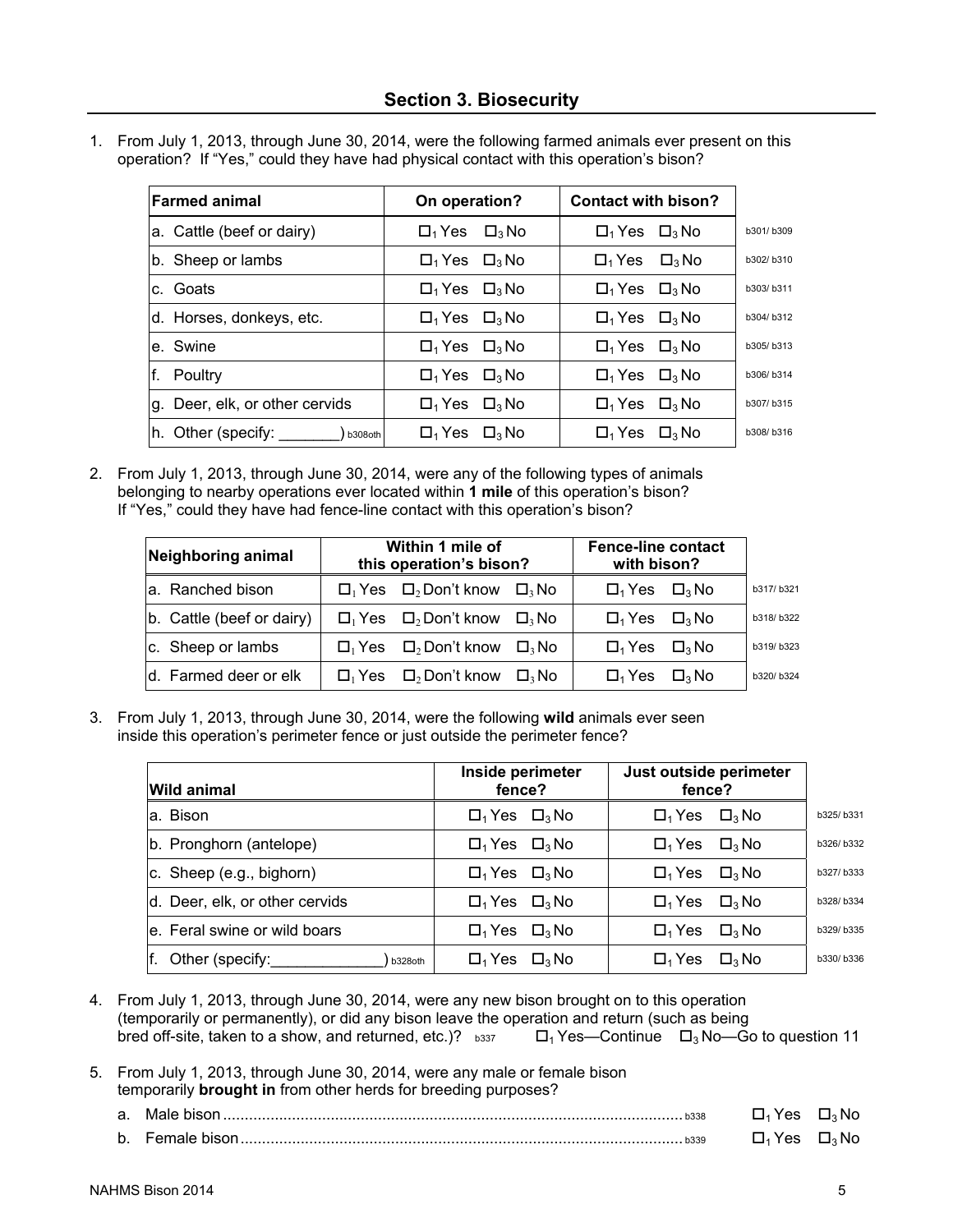| 6. | From July 1, 2013, through June 30, 2014, were any male or female bison from this operation<br>sent to other herds for breeding purposes and subsequently returned to this operation? |                                                                                                                                                                                                                            |  |                                |              |  |                                                           |                           |
|----|---------------------------------------------------------------------------------------------------------------------------------------------------------------------------------------|----------------------------------------------------------------------------------------------------------------------------------------------------------------------------------------------------------------------------|--|--------------------------------|--------------|--|-----------------------------------------------------------|---------------------------|
|    |                                                                                                                                                                                       |                                                                                                                                                                                                                            |  | $\square_1$ Yes $\square_3$ No |              |  | $\Box_4$ No male bison on site                            |                           |
|    |                                                                                                                                                                                       |                                                                                                                                                                                                                            |  |                                |              |  | $\Box_1$ Yes $\Box_3$ No $\Box_4$ No female bison on site |                           |
|    |                                                                                                                                                                                       | 7. From July 1, 2013, through June 30, 2014, were any bison from this operation sent off the operation for<br>grazing and subsequently returned to this operation? b342 $\Box_1$ Yes—Continue $\Box_3$ No—Go to question 9 |  |                                |              |  |                                                           |                           |
| 8. |                                                                                                                                                                                       | Were bison sent off the operation for grazing commingled on pasture with:                                                                                                                                                  |  |                                |              |  |                                                           |                           |
|    |                                                                                                                                                                                       |                                                                                                                                                                                                                            |  |                                |              |  | $\Box_1$ Yes $\Box_2$ Don't know                          | $\square_3$ No            |
|    |                                                                                                                                                                                       |                                                                                                                                                                                                                            |  |                                | $\Box_1$ Yes |  | $\Box_2$ Don't know                                       | $\square_3$ No            |
|    | C.                                                                                                                                                                                    |                                                                                                                                                                                                                            |  |                                |              |  | $\Box_1$ Yes $\Box_2$ Don't know                          | $\square_3$ No            |
|    |                                                                                                                                                                                       | 9. From July 1, 2013, through June 30, 2014, how often were the following types of bison isolated<br>(kept physically separated) before being commingled with this operation's bison? [NA=Not applicable.]                 |  |                                |              |  |                                                           |                           |
|    |                                                                                                                                                                                       |                                                                                                                                                                                                                            |  |                                |              |  |                                                           |                           |
|    | b.                                                                                                                                                                                    | New bison joining the operation permanently or temporarily?                                                                                                                                                                |  |                                |              |  |                                                           |                           |
|    |                                                                                                                                                                                       | [If questions 9a and 9b both = Never/NA, SKIP to question 11; otherwise, continue.]                                                                                                                                        |  |                                |              |  |                                                           |                           |
|    |                                                                                                                                                                                       | 10. How many days were these types of bison typically isolated? [NA=Not applicable.]                                                                                                                                       |  |                                |              |  |                                                           |                           |
|    |                                                                                                                                                                                       |                                                                                                                                                                                                                            |  |                                |              |  | $\frac{4}{1}$ days                                        | $\square$ <sub>4</sub> NA |
|    |                                                                                                                                                                                       | b. New bison joining the operation permanently or temporarily? b349 ______ # days                                                                                                                                          |  |                                |              |  |                                                           | $\square$ <sub>4</sub> NA |
|    |                                                                                                                                                                                       | 11. From July 1, 2013, through June 30, 2014, did this operation ever transport bison                                                                                                                                      |  |                                |              |  | $\Box_1$ Yes $\Box_3$ No                                  |                           |
|    |                                                                                                                                                                                       | 12. From July 1, 2013, through June 30, 2014, did this operation ever share any equipment,<br>other than trucks and trailers (e.g., tractors, chutes, feeding equipment,                                                   |  |                                |              |  | $\Box_1$ Yes $\Box_3$ No                                  |                           |
|    |                                                                                                                                                                                       | 13. How many times did the following types of people visit your operation from July 1, 2013, through<br>June 30, 2014? [Count a group of people visiting at the same time as a single visit.] If more than zero,           |  |                                |              |  |                                                           |                           |

|  |  |  |  | enter the number of visits that involved physical contact with the operation's bison. |  |
|--|--|--|--|---------------------------------------------------------------------------------------|--|

| <b>Type of visitor</b>                                                                                       | <b>Number of visits</b><br>per year | <b>Number of visits</b><br>involving physical<br>contact with bison |
|--------------------------------------------------------------------------------------------------------------|-------------------------------------|---------------------------------------------------------------------|
| a. Private or government veterinarian or animal health worker                                                | b352                                | b359                                                                |
| b. Nutritionist or feed company consultant                                                                   | b353                                | <b>b360</b>                                                         |
| c. Bison trader, buyer, or dealer                                                                            | b354                                | b361                                                                |
| d. Renderer                                                                                                  | b355                                | b362                                                                |
| e. Customer (e.g., private individual purchasing hides, skulls,<br>meat, or other bison products)            | <b>b356</b>                         | <b>b363</b>                                                         |
| Other customer (e.g., agri- or eco-tourism, game ranch/hunting)                                              | b357                                | b364                                                                |
| g. Non-business visitor (including other producers, neighbors,<br>friends, school field trip visitors, etc.) | <b>b358</b>                         | <b>b365</b>                                                         |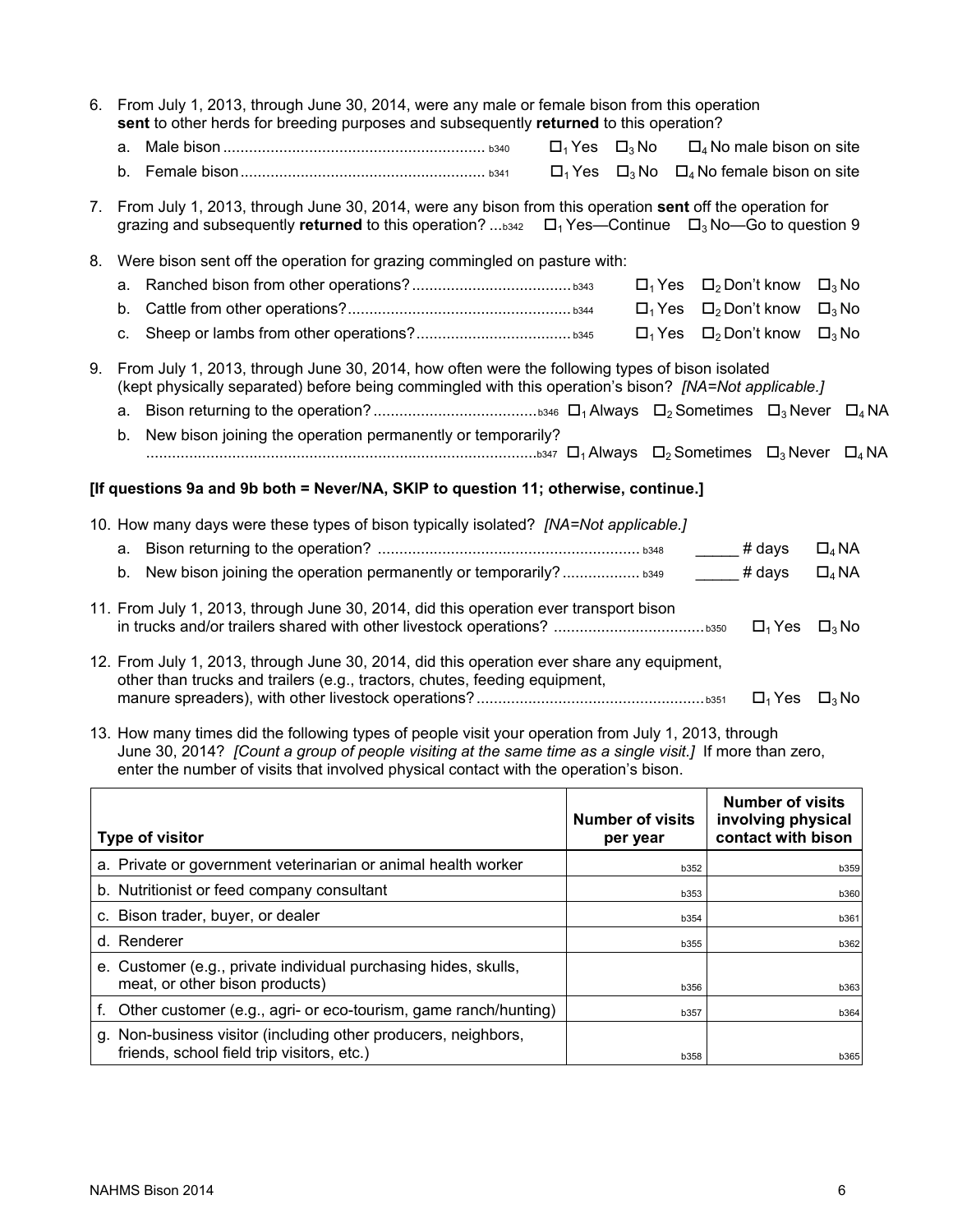### **Section 4. Reproduction**

|    | 1. From July 1, 2013, through June 30, 2014, were any<br>bison bred while on this operation?  b401<br>$\Box_1$ Yes—Continue $\Box_3$ No—Go to section 5                    |                  |                |
|----|----------------------------------------------------------------------------------------------------------------------------------------------------------------------------|------------------|----------------|
|    | 2. Were the following practices used during the most recent breeding season<br>for bison bred on this operation?                                                           |                  |                |
|    | a.                                                                                                                                                                         | $\Box_1$ Yes     | $\square_3$ No |
|    | b.                                                                                                                                                                         | $\Box_1$ Yes     | $\square_3$ No |
|    | c.                                                                                                                                                                         | $\Box_1$ Yes     | $\square_3$ No |
| 3. | Were the following reproductive techniques used for or during the most recent breeding season?                                                                             |                  |                |
|    | a.                                                                                                                                                                         | $\Box_1$ Yes     | $\square_3$ No |
|    | Bull breeding soundness exam (e.g., semen evaluation, scrotal exam) b406<br>b.                                                                                             | $\Box_1$ Yes     | $\square_3$ No |
|    | c.                                                                                                                                                                         | $\Box_1$ Yes     | $\square_3$ No |
|    | d.                                                                                                                                                                         | $\Box_1$ Yes     | $\square_3$ No |
|    | e.                                                                                                                                                                         | $\Box_1$ Yes     | $\square_3$ No |
|    | 4. Were heifers bred on this operation during the most recent breeding season?<br>$\square_3$ No                                                                           |                  | ______ months  |
|    | 5. For this operation's breeding females (heifers and cows) that were bred in 2013,                                                                                        | % heifers % cows |                |
|    | what percentage had a calf born in 2014 that survived (or likely will survive)<br>until weaning? [Leave blank if none of a category bred.]                                 |                  |                |
|    |                                                                                                                                                                            | b412             | b413           |
|    | 6. For as long as this operation has been breeding bison, what is the average annual                                                                                       | % heifers % cows |                |
|    | percentage of bred females (heifers and cows) that bore a calf that survived until<br>weaning? [Total number of years bison have been bred on operation b416 ______ years] | b414             | b415           |
|    |                                                                                                                                                                            |                  |                |
|    |                                                                                                                                                                            | months           |                |
| 8. | Which of the following is this operation's primary basis for selecting new breeding bison?<br>[Check one only.]                                                            |                  | b418           |
|    | $\Box$ <sub>1</sub> Random selection (e.g., choosing every third group at handling time, or gate cut)                                                                      |                  |                |
|    | $\Box_2$ Size/conformation                                                                                                                                                 |                  |                |
|    | $\square$ <sub>3</sub> Behavior/manageability                                                                                                                              |                  |                |
|    | $\Box_4$ Genetics (DNA testing for parentage, ancestral line, genetic diversity, or cattle hybridization)                                                                  |                  |                |
|    | $\Box_5$ Other (specify: $\Box$ )                                                                                                                                          | b418oth          |                |

### **Section 5. Diseases, Parasites, and Health Management**

1. How familiar are you with the following diseases in ranched bison? *[Check one box per row.]*

| <b>Disease</b> |                                 | <b>Not</b><br>familiar | Slightly<br>familiar | <b>Moderately</b><br>familiar | <b>Verv</b><br>familiar |             |
|----------------|---------------------------------|------------------------|----------------------|-------------------------------|-------------------------|-------------|
|                | a. Bovine tuberculosis (TB)     | $\Box_1$               | $\square_2$          | $\square_3$                   | $\square_4$             | b501        |
| b.             | <b>Brucellosis</b>              | $\Box_1$               | $\square_2$          | $\square_3$                   | $\square_4$             | b502        |
| C.             | Bovine viral diarrhea (BVD)     | $\Box_1$               | $\square_2$          | $\square_3$                   | $\square_4$             | b503        |
| d.             | Malignant catarrhal fever (MCF) | $\square_1$            | $\square_2$          | $\square_3$                   | $\square_4$             | b504        |
| $e_{\cdot}$    | Clostridial diseases            | $\Box_1$               | $\square_2$          | $\square_3$                   | $\square_4$             | b505        |
|                | Mycoplasma bovis                | $\Box_1$               | $\square$            | $\square_3$                   | $\square_4$             | <b>b506</b> |
|                | NAHMS Bison 2014                |                        |                      |                               |                         |             |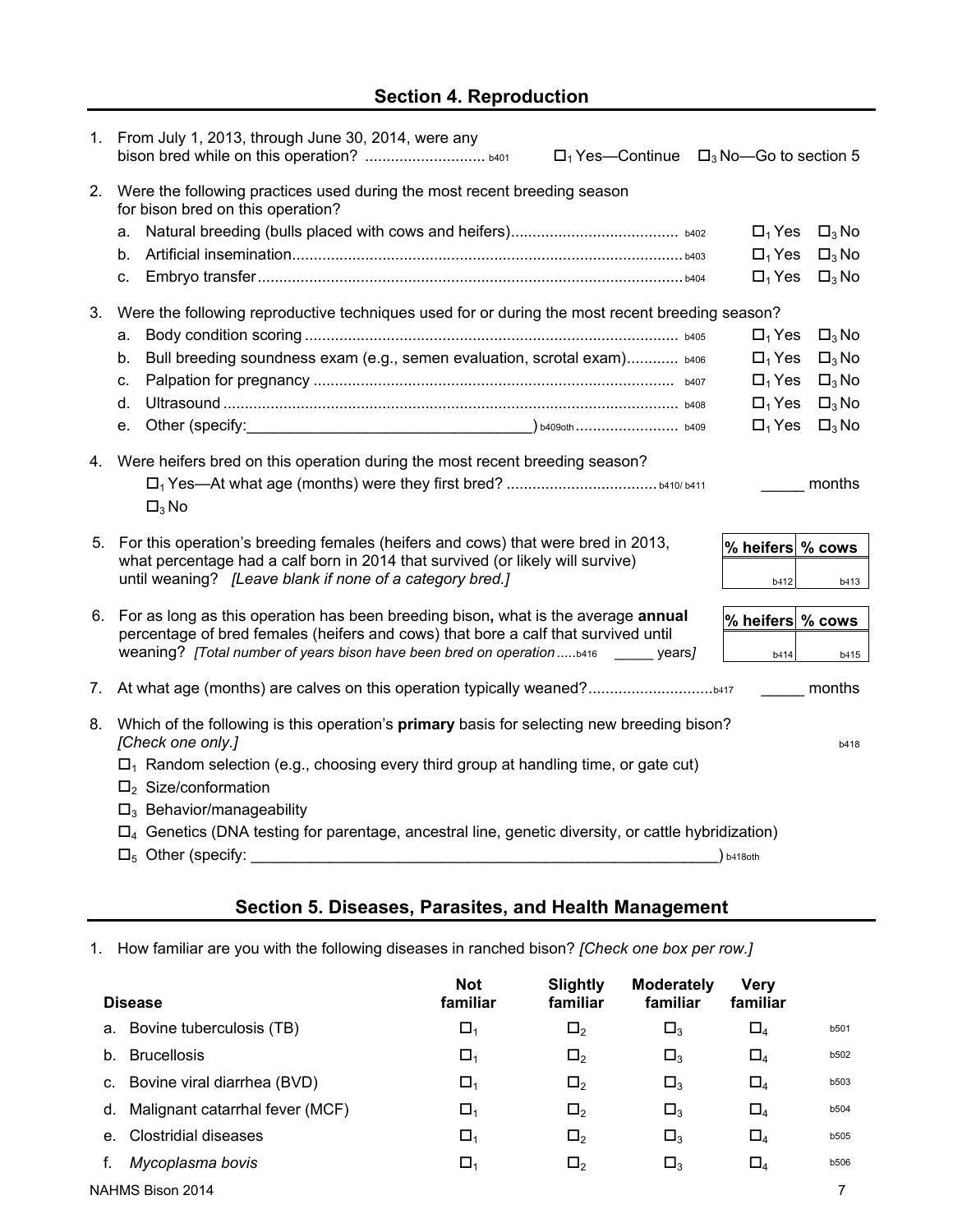|                                                                                                                                                                      |                                                                  | 2. From July 1, 2013, through June 30, 2014, were any<br>$\Box_1$ Yes—Continue $\Box_3$ No—Go to question 6                        |              |                |  |
|----------------------------------------------------------------------------------------------------------------------------------------------------------------------|------------------------------------------------------------------|------------------------------------------------------------------------------------------------------------------------------------|--------------|----------------|--|
|                                                                                                                                                                      | 3. From July 1, 2013, through June 30, 2014, how many times were |                                                                                                                                    |              |                |  |
| From July 1, 2013, through June 30, 2014, were the following dewormers used<br>4.<br>on this operation? If "Yes," what was the average cost per bison per treatment? |                                                                  |                                                                                                                                    |              |                |  |
|                                                                                                                                                                      | a.                                                               | Conventional dewormers (e.g., Ivermectin, Safeguard®,<br>$\square_1$ Yes $\square_3$ No $\hspace{1cm}$ \$/bison/trtmt              |              |                |  |
|                                                                                                                                                                      | b.                                                               | Natural/alternative dewormers (e.g., diatomaceous earth,<br>$\Box_1$ Yes $\Box_3$ No _________ \$/bison/trtmt                      |              |                |  |
|                                                                                                                                                                      | c.                                                               |                                                                                                                                    |              |                |  |
| 5.                                                                                                                                                                   |                                                                  | From July 1, 2013, through June 30, 2014, were dewormers ever administered<br>on this operation by the following methods?          |              |                |  |
|                                                                                                                                                                      | a.                                                               |                                                                                                                                    | $\Box_1$ Yes | $\square_3$ No |  |
|                                                                                                                                                                      | b.                                                               |                                                                                                                                    | $\Box_1$ Yes | $\square_3$ No |  |
|                                                                                                                                                                      | c.                                                               |                                                                                                                                    | $\Box_1$ Yes | $\square_3$ No |  |
|                                                                                                                                                                      | d.                                                               |                                                                                                                                    | $\Box_1$ Yes | $\square_3$ No |  |
|                                                                                                                                                                      | e.                                                               |                                                                                                                                    | $\Box_1$ Yes | $\square_3$ No |  |
| 6.                                                                                                                                                                   |                                                                  | From July 1, 2013, through June 30, 2014, did this operation do the following<br>activities as part of a parasite control program? |              |                |  |
|                                                                                                                                                                      | a.                                                               |                                                                                                                                    | $\Box_1$ Yes | $\square_3$ No |  |
|                                                                                                                                                                      | b.                                                               |                                                                                                                                    | $\Box_1$ Yes | $\square_3$ No |  |
|                                                                                                                                                                      | c.                                                               |                                                                                                                                    | $\Box_1$ Yes | $\square_3$ No |  |
|                                                                                                                                                                      | d.                                                               | Use a different dose of dewormer in bison than the labeled dose                                                                    | $\Box_1$ Yes | $\square_3$ No |  |
|                                                                                                                                                                      | е.                                                               |                                                                                                                                    | $\Box_1$ Yes | $\square_3$ No |  |
|                                                                                                                                                                      | f.                                                               |                                                                                                                                    | $\Box_1$ Yes | $\square_3$ No |  |
|                                                                                                                                                                      | g.                                                               |                                                                                                                                    | $\Box_1$ Yes | $\square_3$ No |  |

7. From July 1, 2013, through June 30, 2014, did this operation vaccinate any bison against the following diseases or pathogens? *[Check box at top of column if none of that type of bison.]*

|                                                         | <b>Bison on pasture</b>                 | <b>Bison in feedlot</b>        | b5001/b5002 |
|---------------------------------------------------------|-----------------------------------------|--------------------------------|-------------|
| <b>Vaccinated against</b>                               | $\Box$ <sub>4</sub> No bison on pasture | $\Box_4$ No bison in feedlot   |             |
| a. Anthrax                                              | $\square_3$ No<br>$\Box_1$ Yes          | $\square_3$ No<br>$\Box_1$ Yes | b527/ b539  |
| <b>Brucellosis</b>                                      | $\Box_1$ Yes                            | $\Box_1$ Yes                   | b528/b540   |
| b.                                                      | $\square_3$ No                          | $\square_3$ No                 |             |
| Bovine respiratory syncytial virus (BRSV)               | $\Box_1$ Yes                            | $\Box_1$ Yes                   | b529/ b541  |
| C.                                                      | $\square_3$ No                          | $\square_3$ No                 |             |
| Bovine viral diarrhea virus (BVDV)                      | $\Box_1$ Yes                            | $\square_3$ No                 | b530/b542   |
| d.                                                      | $\square_3$ No                          | $\Box_1$ Yes                   |             |
| e. Clostridium species (tetanus, blackleg; e.g., 7-way) | $\Box_1$ Yes<br>$\square_3$ No          | $\Box_1$ Yes<br>$\square_3$ No | b531/b543   |
| f.                                                      | $\Box_1$ Yes                            | $\Box_1$ Yes                   | b532/b544   |
| Infectious bovine rhinotracheitis (IBR)                 | $\square_3$ No                          | $\square_3$ No                 |             |
| Leptospirosis                                           | $\square_3$ No                          | $\square_3$ No                 | b533/b545   |
| g.                                                      | $\Box_1$ Yes                            | $\Box_1$ Yes                   |             |
| Mycoplasma bovis                                        | $\Box_1$ Yes                            | $\square_3$ No                 | b534/b546   |
| Ih.                                                     | $\square_3$ No                          | $\Box_1$ Yes                   |             |
| Parainfluenza 3 virus (PI3)                             | $\Box_1$ Yes<br>$\square_3$ No          | $\Box_1$ Yes<br>$\square_3$ No | b535/b547   |
| Pasteurella species                                     | $\Box_1$ Yes<br>$\square_3$ No          | $\Box_1$ Yes<br>$\square_3$ No | b536/b548   |
| Rotavirus/coronavirus                                   | $\square_3$ No                          | $\square_3$ No                 | b537/b549   |
| lk.                                                     | $\Box_1$ Yes                            | $\Box_1$ Yes                   |             |
| Other disease/pathogen (specify:<br>ΙΙ.<br>b538oth      | $\Box_1$ Yes<br>$\square_3$ No          | $\Box_1$ Yes<br>$\square_3$ No | b538/b550   |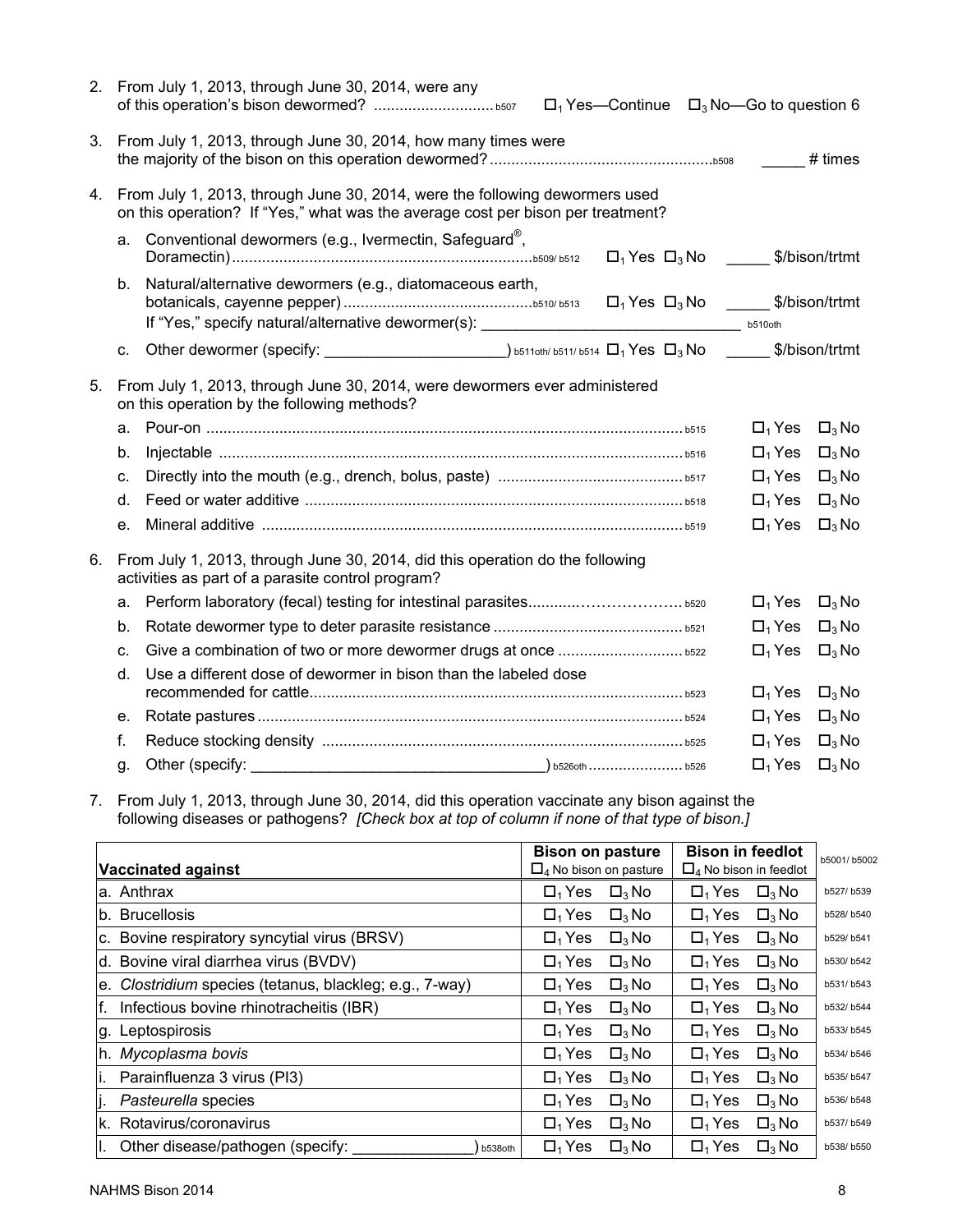- 8. From July 1, 2013, through June 30, 2014, did a veterinarian visit this operation concerning its bison? ................ b551
- 9. Did the veterinarian visit the bison operation for the following reasons?

|                | $\Box_1$ Yes $\Box_3$ No |  |
|----------------|--------------------------|--|
| b.             | $\Box_1$ Yes $\Box_3$ No |  |
| $C_{\rm{eff}}$ | $\Box_1$ Yes $\Box_3$ No |  |
|                | $\Box_1$ Yes $\Box_3$ No |  |
|                | $\Box_1$ Yes $\Box_3$ No |  |
| f.             | $\Box_1$ Yes $\Box_3$ No |  |
| q.             | $\Box_1$ Yes $\Box_3$ No |  |
| h.             | $\Box_1$ Yes $\Box_3$ No |  |
|                | $\Box_1$ Yes $\Box_3$ No |  |
|                | $\Box_1$ Yes $\Box_3$ No |  |

10. From July 1, 2013, through June 30, 2014, were the following health problems present (suspected or confirmed) in any bison in the indicated age groups on this operation? *[DK = Don't know.]*

|                                   | <b>Bison more than</b>                 | <b>Bison</b>                                                                                                                                | <b>Bison less than</b>                                                    |                  |
|-----------------------------------|----------------------------------------|---------------------------------------------------------------------------------------------------------------------------------------------|---------------------------------------------------------------------------|------------------|
| <b>Health problem</b>             | 3 years old                            | 1 to 3 years old                                                                                                                            | 1 year old                                                                |                  |
| a. Pneumonia/respiratory          | $\Box_1$ Yes $\Box_2$ DK $\Box_3$ No   |                                                                                                                                             | $\Box_1$ Yes $\Box_2$ DK $\Box_3$ No $\Box_1$ Yes $\Box_2$ DK $\Box_3$ No | b562/ b572/ b582 |
| b. Abortion/reproductive disorder | $\Box_1$ Yes $\Box_2$ DK $\Box_3$ No   | $\Box$ <sub>1</sub> Yes $\Box$ <sub>2</sub> DK $\Box$ <sub>3</sub> No                                                                       | not applicable                                                            | b563/b573        |
| c. Arthritis/lameness             | $\Box_1$ Yes $\Box_2$ DK $\Box_3$ No   | $\Box_1$ Yes $\Box_2$ DK $\Box_3$ No $ \Box_1$ Yes $\Box_2$ DK $\Box_3$ No                                                                  |                                                                           | b564/ b574/ b583 |
| d. Internal parasites             | $\Box_1$ Yes $\Box_2$ DK $\Box_3$ No   | $\Box$ <sub>1</sub> Yes $\Box$ <sub>2</sub> DK $\Box$ <sub>3</sub> No $\Box$ <sub>1</sub> Yes $\Box$ <sub>2</sub> DK $\Box$ <sub>3</sub> No |                                                                           | b565/ b575/ b584 |
| e. Off feed/weight loss           | $\Box_1$ Yes $\Box_2$ DK $\Box_3$ No I | $\square_1$ Yes $\square_2$ DK $\square_3$ No $\square_1$ Yes $\square_2$ DK $\square_3$ No                                                 |                                                                           | b566/ b576/ b585 |
| f.<br>Diarrhea                    | $\Box$ Yes $\Box$ DK $\Box$ No I       | $\Box$ 1 Yes $\Box$ 2 DK $\Box$ 3 No   $\Box$ 1 Yes $\Box$ 2 DK $\Box$ 3 No                                                                 |                                                                           | b567/ b577/ b586 |
| g. Oral erosions                  | $\Box_1$ Yes $\Box_2$ DK $\Box_3$ No   | $\Box_1$ Yes $\Box_2$ DK $\Box_3$ No $\Box_1$ Yes $\Box_2$ DK $\Box_3$ No                                                                   |                                                                           | b568/ b578/ b587 |
| h. Eye lesions                    | $\Box_1$ Yes $\Box_2$ DK $\Box_3$ No I | $\Box_1$ Yes $\Box_2$ DK $\Box_3$ No $\Box_1$ Yes $\Box_2$ DK $\Box_3$ No                                                                   |                                                                           | b569/ b579/ b588 |
| Toxin exposure<br>li.             | $\Box_1$ Yes $\Box_2$ DK $\Box_3$ No I | $\square_1$ Yes $\square_2$ DK $\square_3$ No $\square_1$ Yes $\square_2$ DK $\square_3$ No                                                 |                                                                           | b570/ b580/ b589 |
| Other (specify:<br>İ.<br>b571oth  |                                        | $\Box$ 1 Yes $\Box$ 2 DK $\Box$ 3 No $\Box$ 1 Yes $\Box$ 2 DK $\Box$ 3 No $\Box$ 1 Yes $\Box$ 2 DK $\Box$ 3 No                              |                                                                           | b571/ b581/ b590 |

11. From July 1, 2013, through June 30, 2014, did any of the operation's bison in the indicated age groups die because of the following diseases, disorders, or health problems? *[DK = Don't know.]*

| <b>Cause of death</b>                            | <b>Bison more than</b><br>3 years old  | <b>Bison</b><br>1 to 3 years old                                                                               | <b>Bison less than</b><br>1 year old                                                                                                                                                                                  |                  |
|--------------------------------------------------|----------------------------------------|----------------------------------------------------------------------------------------------------------------|-----------------------------------------------------------------------------------------------------------------------------------------------------------------------------------------------------------------------|------------------|
| a. Mycoplasma bovis<br>(confirmed by vet or lab) |                                        |                                                                                                                | $\Box_1$ Yes $\Box_2$ DK $\Box_3$ No $\Box_1$ Yes $\Box_2$ DK $\Box_3$ No $\Box_1$ Yes $\Box_2$ DK $\Box_3$ No                                                                                                        | b591/ b599/ b607 |
| b. Malignant catarrhal fever (MCF)               |                                        |                                                                                                                | $\Box$ <sub>1</sub> Yes $\Box$ <sub>2</sub> DK $\Box$ <sub>3</sub> No   $\Box$ <sub>1</sub> Yes $\Box$ <sub>2</sub> DK $\Box$ <sub>2</sub> No   $\Box$ <sub>1</sub> Yes $\Box$ <sub>2</sub> DK $\Box$ <sub>3</sub> No | b592/ b600/ b608 |
| c. Parasitism as primary<br>cause of death       |                                        |                                                                                                                | $\Box_1$ Yes $\Box_2$ DK $\Box_3$ No   $\Box_1$ Yes $\Box_2$ DK $\Box_3$ No   $\Box_1$ Yes $\Box_2$ DK $\Box_3$ No                                                                                                    | b593/ b601/ b609 |
| d. Other respiratory illness/<br>pneumonia       |                                        | $\Box_1$ Yes $\Box_2$ DK $\Box_3$ No $\Box_1$ Yes $\Box_2$ DK $\Box_3$ No $\Box_1$ Yes $\Box_2$ DK $\Box_3$ No |                                                                                                                                                                                                                       | b594/ b602/ b610 |
| e. Digestive illness                             | $\Box_1$ Yes $\Box_2$ DK $\Box_3$ No   |                                                                                                                | $\Box_1$ Yes $\Box_2$ DK $\Box_3$ No $\Box_1$ Yes $\Box_2$ DK $\Box_3$ No                                                                                                                                             | b595/ b603/ b611 |
| lf.<br>Neurologic disorder                       | $\Box_1$ Yes $\Box_2$ DK $\Box_3$ No   |                                                                                                                | $\Box_1$ Yes $\Box_2$ DK $\Box_3$ No $\Box_1$ Yes $\Box_2$ DK $\Box_3$ No                                                                                                                                             | b596/ b604/ b612 |
| g. Other disease<br>(specify:<br>b599oth         | $\Box_1$ Yes $\Box_2$ DK $\Box_3$ No I |                                                                                                                | $\Box_1$ Yes $\Box_2$ DK $\Box_3$ No $\Box_1$ Yes $\Box_2$ DK $\Box_3$ No                                                                                                                                             | b597/ b605/ b613 |
| h. Unknown health problem                        |                                        |                                                                                                                | $\square_1$ Yes $\square_2$ DK $\square_3$ No $\square_1$ Yes $\square_2$ DK $\square_3$ No $\square_1$ Yes $\square_2$ DK $\square_3$ No                                                                             | b598/ b606/ b614 |

12. From July 1, 2013, through June 30, 2014, were necropsies performed on any of this operation's bison? .......................... b615  $\Box_1$  Yes—Continue  $\Box_3$  No—Go to question 14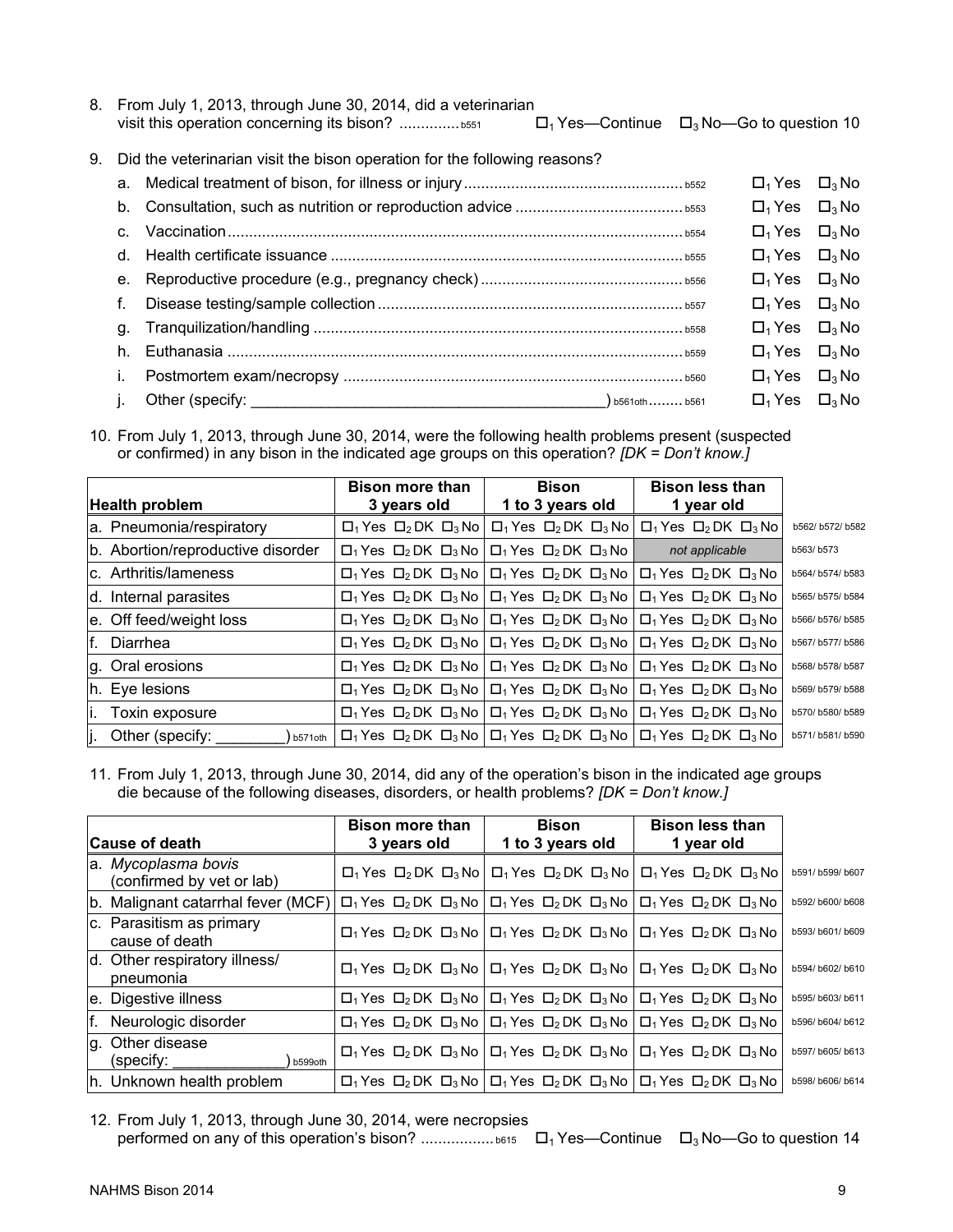|    | 13. Who performed the majority of necropsies? [Check one only.]<br>$\Box_1$ Owner/manager/staff<br>$\Box_2$ Private veterinarian<br>$\square$ <sub>3</sub> Federal or state veterinarian                                                                                                                                                                                                                  | b616oth      |                          | <b>b616</b>    |
|----|-----------------------------------------------------------------------------------------------------------------------------------------------------------------------------------------------------------------------------------------------------------------------------------------------------------------------------------------------------------------------------------------------------------|--------------|--------------------------|----------------|
|    | 14. From July 1, 2013, through June 30, 2014, which of the following was the primary method<br>for disposing of dead bison? [Check one only.]<br>$\Box_1$ Composted<br>$\square$ <sub>8</sub> No bison died<br>$\Box_2$ Onsite burial<br>$\square$ <sub>3</sub> Sent to landfill<br>$\Box_4$ Rendered<br>$\square_5$ Incinerated<br>$\square_6$ No disposal method (left to nature/scavengers)<br>b617oth |              |                          | b617           |
|    | Note: For the purposes of questions 15 through 18, "abnormally high death loss" is defined as a level of<br>death loss more than twice what you'd normally expect.                                                                                                                                                                                                                                        |              |                          |                |
|    | 15. Within the past 5 years, did this operation experience one or more months<br>of abnormally high death loss in its bison herd?  b618 $\square_1$ Yes—Continue $\square_3$ No—Go to section 6                                                                                                                                                                                                           |              |                          |                |
|    | 16. During the most recent period of abnormally high death loss, did bison in the following<br>age groups experience high death loss? [NA = Not applicable; no bison in age group.]                                                                                                                                                                                                                       |              |                          |                |
|    |                                                                                                                                                                                                                                                                                                                                                                                                           | $\Box_1$ Yes | $\square_3$ No           | $\square_4$ NA |
| b. |                                                                                                                                                                                                                                                                                                                                                                                                           | $\Box_1$ Yes | $\square_3$ No           | $\square_4$ NA |
| c. |                                                                                                                                                                                                                                                                                                                                                                                                           | $\Box_1$ Yes | $\square_3$ No           | $\square_4$ NA |
| d. |                                                                                                                                                                                                                                                                                                                                                                                                           | $\Box_1$ Yes | $\square_3$ No           | $\square_4$ NA |
|    | 17. For the most recent period of abnormally high death loss, were the<br>following signs observed in bison before they died?                                                                                                                                                                                                                                                                             |              |                          |                |
|    |                                                                                                                                                                                                                                                                                                                                                                                                           |              | $\Box_1$ Yes $\Box_3$ No |                |
| b. |                                                                                                                                                                                                                                                                                                                                                                                                           |              | $\Box_1$ Yes             | $\square_3$ No |
| c. |                                                                                                                                                                                                                                                                                                                                                                                                           |              | $\Box_1$ Yes             | $\square_3$ No |
| d. |                                                                                                                                                                                                                                                                                                                                                                                                           |              | $\Box_1$ Yes             | $\square_3$ No |
| е. |                                                                                                                                                                                                                                                                                                                                                                                                           |              | $\Box_1$ Yes             | $\square_3$ No |
|    | 18. For the most recent period of abnormally high death loss, did the operation receive<br>confirmed diagnoses from a veterinarian or diagnostic laboratory for the following?                                                                                                                                                                                                                            |              |                          |                |
| а. |                                                                                                                                                                                                                                                                                                                                                                                                           |              | $\Box_1$ Yes             | $\square_3$ No |
| b. |                                                                                                                                                                                                                                                                                                                                                                                                           |              | $\Box_1$ Yes             | $\square_3$ No |
| c. |                                                                                                                                                                                                                                                                                                                                                                                                           |              | $\Box_1$ Yes             | $\square_3$ No |
| d. |                                                                                                                                                                                                                                                                                                                                                                                                           |              | $\Box_1$ Yes             | $\square_3$ No |
|    |                                                                                                                                                                                                                                                                                                                                                                                                           |              |                          |                |

# **Section 6. Disease Testing Practices**

| 1. Is this operation's bison herd an Accredited Herd for Tuberculosis (TB) |                                |  |
|----------------------------------------------------------------------------|--------------------------------|--|
|                                                                            | $\square_1$ Yes $\square_3$ No |  |

2. Has this operation ever had any of its bison tested for TB?  $_{b702}$   $\Box_1$  Yes—Continue  $\Box_3$  No—Go to question 6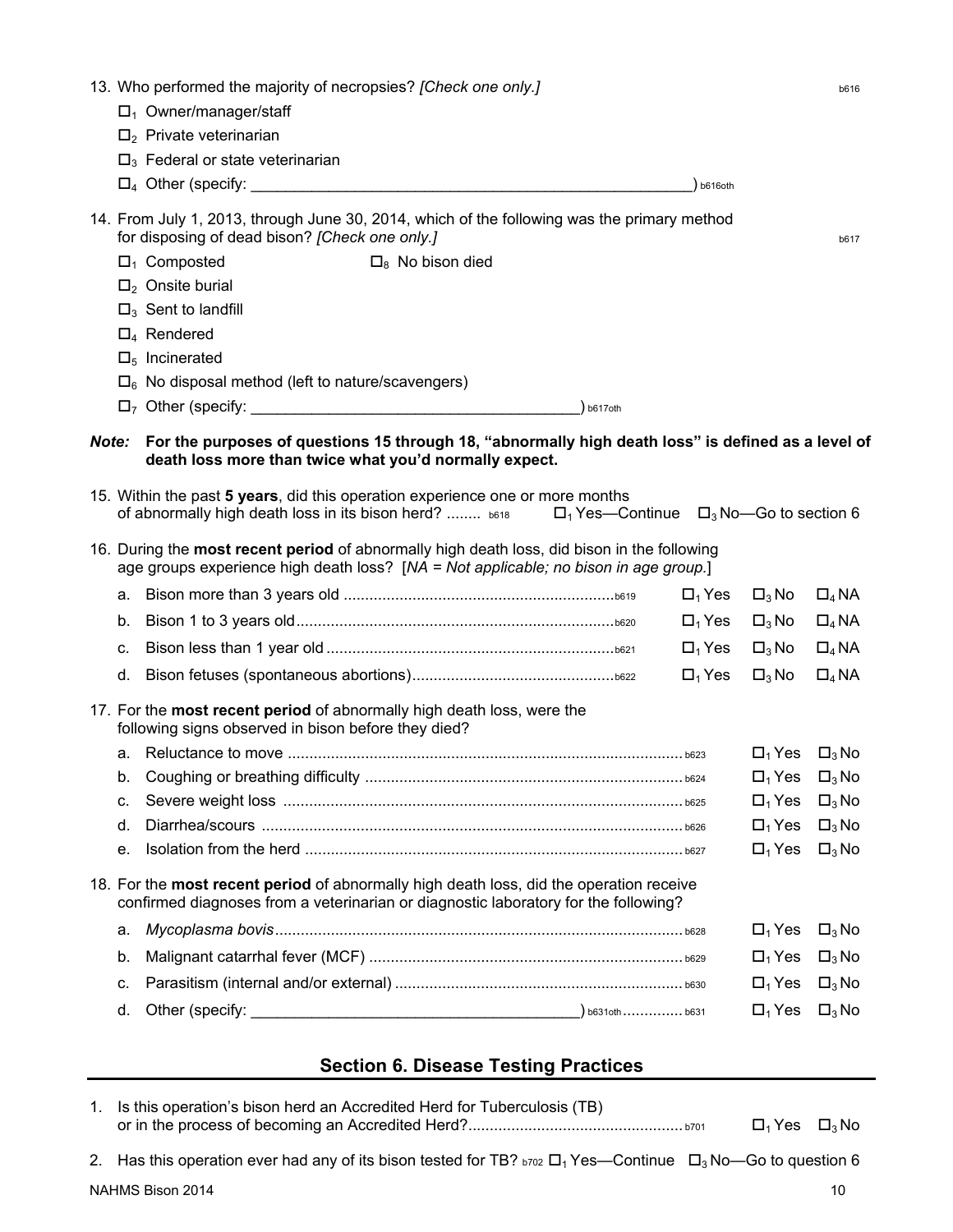|    |    | 3. When was the most recent TB test for any of this operation's bison? [Check one only.]                                                             |                                |                 |                                                    |                                | b703           |  |
|----|----|------------------------------------------------------------------------------------------------------------------------------------------------------|--------------------------------|-----------------|----------------------------------------------------|--------------------------------|----------------|--|
|    |    | $\Box$ <sub>1</sub> Less than 1 year ago                                                                                                             | $\Box_4$ 3 to 5 years ago      |                 |                                                    |                                |                |  |
|    |    | $\Box$ <sub>2</sub> 1 to 2 years ago                                                                                                                 | $\Box_5$ More than 5 years ago |                 |                                                    |                                |                |  |
|    |    | $\Box$ <sub>3</sub> 2 to 3 years ago                                                                                                                 |                                |                 |                                                    |                                |                |  |
| 4. |    | During the most recent TB test, did this operation test its: [Check one only.]                                                                       |                                |                 |                                                    |                                | b704           |  |
|    |    | $\Box_1$ Entire herd?                                                                                                                                |                                |                 |                                                    |                                |                |  |
|    |    | $\square$ <sub>2</sub> Bison less than 1 year old only?                                                                                              |                                |                 |                                                    |                                |                |  |
|    |    | $\square$ <sub>3</sub> Bison 1 year and older only?                                                                                                  |                                |                 |                                                    |                                |                |  |
|    |    | $\square_4$ Specific bison only? (specify: $\_\_\_\_\_\_\_\_\_\_\_\_\_\_\_\_\_\_\_\_\_\_\_\_\_\_\_\_\_\_\_$                                          |                                |                 | ) b704oth                                          |                                |                |  |
| 5. |    | When this operation's bison were last tested for TB,<br>were they tested for the following purposes?                                                 |                                |                 |                                                    |                                |                |  |
|    | a. |                                                                                                                                                      |                                |                 |                                                    | $\Box_1$ Yes                   | $\square_3$ No |  |
|    | b. |                                                                                                                                                      |                                |                 |                                                    | $\Box_1$ Yes                   | $\square_3$ No |  |
|    | c. |                                                                                                                                                      |                                |                 |                                                    | $\Box_1$ Yes                   | $\square_3$ No |  |
|    | d. |                                                                                                                                                      |                                |                 |                                                    | $\Box_1$ Yes                   | $\square_3$ No |  |
|    | е. | Veterinarian (nonregulatory, private practitioner) recommendation b709                                                                               |                                |                 |                                                    | $\Box_1$ Yes                   | $\square_3$ No |  |
|    | f. |                                                                                                                                                      |                                |                 |                                                    | $\Box_1$ Yes                   | $\square_3$ No |  |
|    | g. |                                                                                                                                                      |                                |                 |                                                    | $\Box_1$ Yes                   | $\square_3$ No |  |
| 6. |    | Has this operation ever had any of its bison tested for brucellosis? $b712$ $\Box$ <sub>1</sub> Yes-Continue $\Box$ <sub>3</sub> No-Go to question 9 |                                |                 |                                                    |                                |                |  |
| 7. |    | When this operation's bison were last tested for brucellosis,<br>were they tested for the following purposes?                                        |                                |                 |                                                    |                                |                |  |
|    | а. |                                                                                                                                                      |                                |                 |                                                    | $\Box_1$ Yes                   | $\square_3$ No |  |
|    | b. |                                                                                                                                                      |                                |                 |                                                    | $\Box_1$ Yes                   | $\square_3$ No |  |
|    | c. |                                                                                                                                                      |                                |                 |                                                    | $\Box_1$ Yes                   | $\square_3$ No |  |
|    | d. |                                                                                                                                                      |                                |                 |                                                    | $\Box_1$ Yes                   | $\square_3$ No |  |
|    | е. | Veterinarian (nonregulatory, private practitioner) recommendation b717                                                                               |                                |                 |                                                    | $\Box_1$ Yes                   | $\square_3$ No |  |
|    | f. |                                                                                                                                                      |                                |                 |                                                    | $\Box_1$ Yes                   | $\square_3$ No |  |
|    | g. | Other (specify:                                                                                                                                      |                                |                 |                                                    | $\square_1$ Yes $\square_3$ No |                |  |
| 8. |    | Is this operation's bison herd a Certified Brucellosis-Free Herd or in the                                                                           |                                |                 |                                                    | $\Box_1$ Yes                   | $\square_3$ No |  |
| 9. |    | How concerned are you with the following issues and challenges related to testing this operation's bison<br>for diseases, such as TB?                |                                |                 |                                                    |                                |                |  |
|    |    | <b>Issues and challenges</b>                                                                                                                         | <b>Not</b><br>concerned        | <b>Slightly</b> | <b>Moderately</b><br>concerned concerned concerned | <b>Very</b>                    |                |  |
|    |    | a. Expense of testing                                                                                                                                | $\square_1$                    | $\square_2$     | $\square_3$                                        | $\square_4$                    | b721           |  |
|    |    | b. Stress on bison from testing                                                                                                                      | $\Box_1$                       | $\Box_2$        | $\square_3$                                        | $\square_4$                    | b722           |  |
|    |    | c. Bison injuries or deaths from handling                                                                                                            | $\Box_1$                       | $\square_2$     | $\square_3$                                        | $\square_4$                    | b723           |  |
|    |    | d. Reliability of tests (e.g., false-positive results)                                                                                               | $\Box_1$                       | $\square_2$     | $\square_3$                                        | $\square_4$                    | b724           |  |
|    |    | e. Amount of time required for testing                                                                                                               | $\square_1$                    | $\square_2$     | $\square_3$                                        | $\square_4$                    | b725           |  |
|    |    | f. Lack of facilities to restrain bison for testing                                                                                                  | $\Box_1$                       | $\square_2$     | $\square_3$                                        | $\square_4$                    | b726           |  |